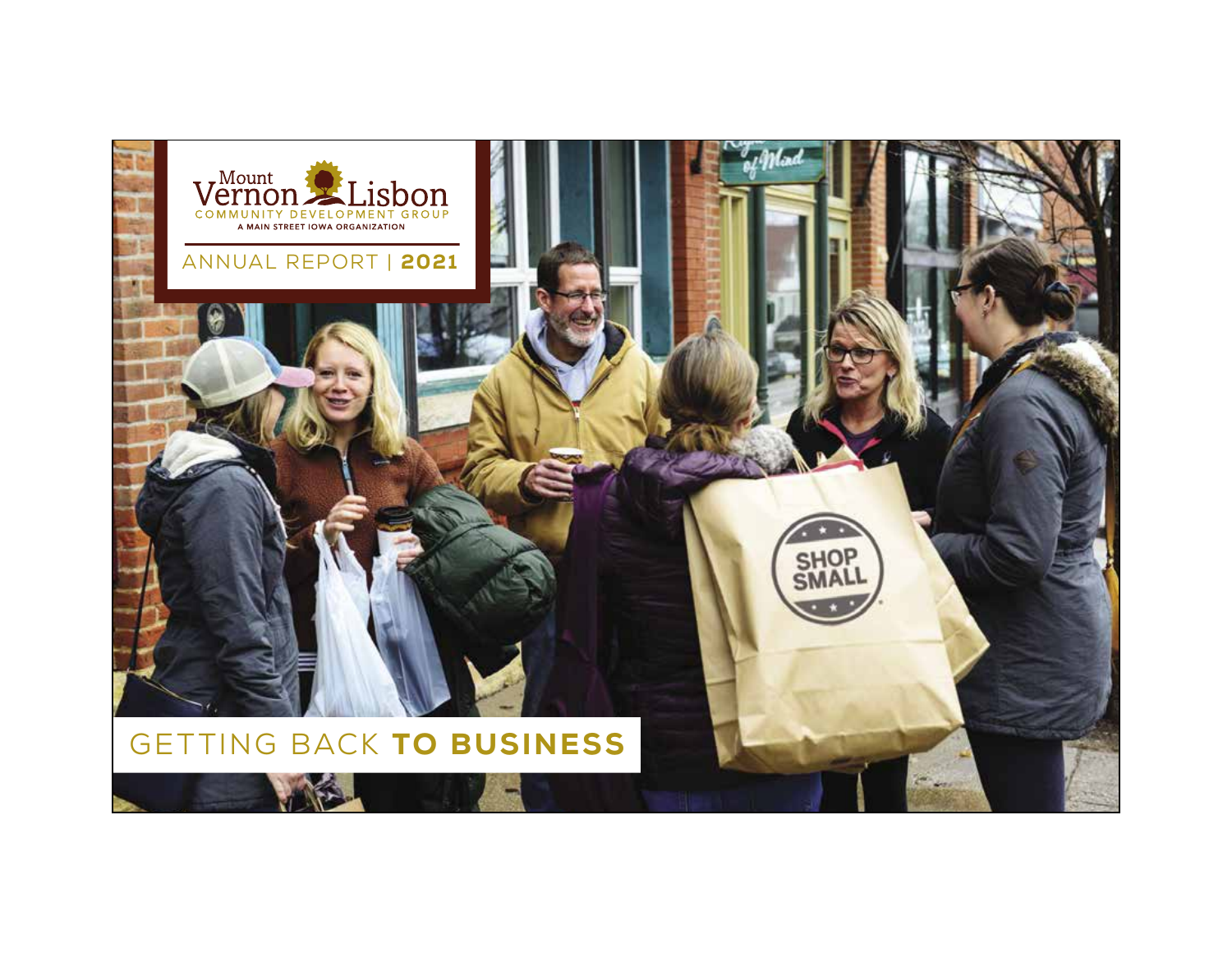### 2021-2022 BOARD MEMBERS

| Rich Herrmann                                            | PRESIDENT,                             |  |  |  |
|----------------------------------------------------------|----------------------------------------|--|--|--|
| ECONOMIC VITALITY (EV) COMMITTEE VICE CHAIR              |                                        |  |  |  |
| Brenda Langenberg<br><b>VICE PRESIDENT.</b>              |                                        |  |  |  |
|                                                          | ORGANIZATION COMMITTEE, VICE CHAIR     |  |  |  |
| Mark Binsfield                                           | SECRETARY,                             |  |  |  |
|                                                          | ORGANIZATION COMMITTEE VICE CHAIR      |  |  |  |
| John Brehm                                               | TREASURER, DESIGN COMMITTEE VICE CHAIR |  |  |  |
| Andrzej Blacharski<br><b>DESIGN COMMITTEE VICE CHAIR</b> |                                        |  |  |  |
| Barb Ihde<br>ECONOMIC VITALITY                           |                                        |  |  |  |
|                                                          | <b>COMMITTEE CHAIR</b>                 |  |  |  |
| Lisa Lansing                                             | MARKETING/PROMOTIONS COMMITTEE CHAIR   |  |  |  |
| Lisa White                                               | MARKETING/PROMOTIONS                   |  |  |  |
|                                                          | <b>COMMITTEE VICE CHAIR</b>            |  |  |  |
| Michelle Zaruba                                          | MARKETING/PROMOTIONS                   |  |  |  |
|                                                          | <b>COMMITTEE VICE CHAIR</b>            |  |  |  |
| Liaisons                                                 |                                        |  |  |  |
| John Bardsley                                            | CITY OF LISBON                         |  |  |  |
|                                                          |                                        |  |  |  |

Stephanie West CITY OF MOUNT VERNON

#### **Volunteers/Sta**

| Dennis Fulkerson | DESIGN COMMITTEE, CHAIR       |
|------------------|-------------------------------|
| Amy Haney        | ORGANIZATION COMMITTEE, CHAIR |
| Deb Herrmann     | <b>BOOKKEEPER</b>             |
| Jennifer James   | SOCIAL MEDIA, CHAIR           |



### PRESIDENT'S LETTER

The Mount Vernon-Lisbon Community Development Group (CDG), a Main Street Iowa organization, and its charitable arm, the Mount Vernon-Lisbon Community Charitable Development Group (CCDG) has returned to offering a full slate of festivals, events and projects.

And, like the mythical phoenix, a focused group of board members, committees and volunteers have risen from the ashes of an international pandemic, and its subsequent economic crisis, to get back to the business of small town revitalization.

The challenges of the last two years have taught us that together we can overcome any obstacle by focusing squarely on our nonprofit mission and simply getting back to work.

Some of our accomplishments this year include:

- Worked with 10 community members to win a \$50,000 grant through a smoking cessation contest to be used for outdoor furniture for the new uptown Pocket Park, and for exercise equipment for the new exercise trail near the Lester Buresh Family Community Wellness Center
- Brought the Deetz App to both Mount Vernon and Lisbon, giving all businesses in our communities the opportunity to post daily events and specials directly to the app and thereby getting the information directly into the hands of our customers and visitors
- Expanded the outdoor dining program to include two additional restaurants on the west side of Highway 1 giving visitors and residents alternative dining options
- Partnered with Channel, to bring \$20,000 in support for the planting of new trees in both Mount Vernon and Lisbon

CDG continues to support local businesses through improvement grants, Shop Small Saturdays, facilitating Main Street consulting services and trainings, and assisting with advertising and promotions that keep our communities front and center when it comes to considering destination shopping and travel. Thank you to all involved for supporting CDG's mission to "develop and promote our business environment, including but not limited to our Main Street District, and to enhance the quality of life in the communities we serve."

Let's do this!

Rich Herrmann, President

**MOUNT VERNON-LISBON COMMUNITY DEVELOPMENT GROUP MOUNT VERNON-LISBON COMMUNITY CHARITABLE DEVELOPMENT GROUP**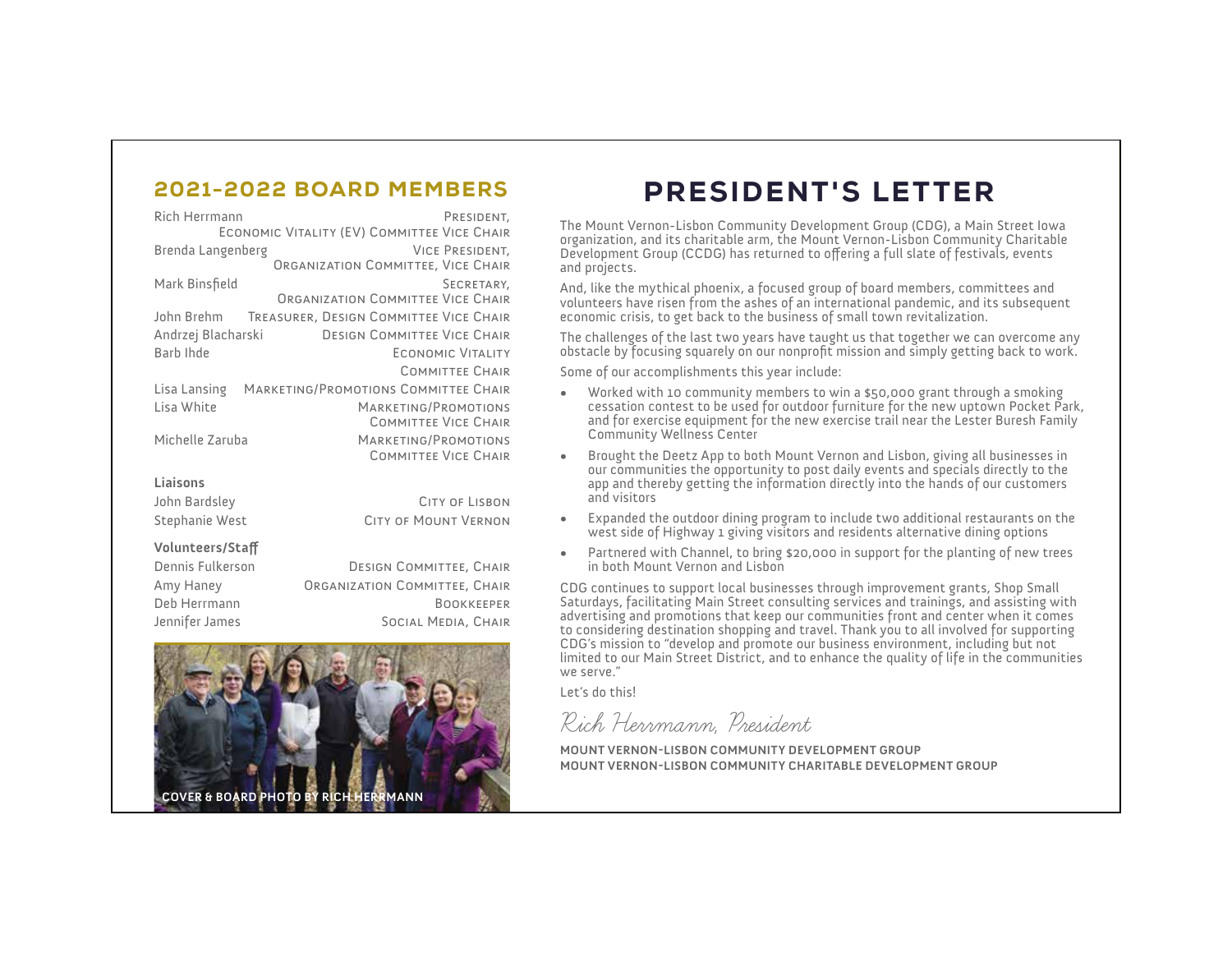### We are pleased to recognize these businesses and individuals for their support in 2021. Go Team!

#### Chief Supporter (\$65,000+) City of Mount Vernon

#### Above and Beyond Supporter

(\$50,000+) Reichardt Family Foundation

and Above + Beyond Cancer

#### Major Supporter (\$10,000+)

Channel Seed (through Bayer) Linn County Skogman Companies

#### Leading Supporter (\$5,000+)

City of Lisbon Hills Bank Mount Vernon Alumni Association Wellso Family Foundation

#### Visionary Supporter (\$3,000+)

Cornell College Mount Vernon Bank & Trust Co. Mount Vernon-Lisbon Sun

#### Pacesetter (\$1,000+)

Budget Blinds Rick and Trude Elliott (Dance Arts Iowa, First Street Community Center) Koppenhaver and Associates Robert and Denise Murphy

#### Partner (\$500+)

Mark Binsfield Bridge Community Bank Chameleon's Pub & Grub

Gary's Foods Britni and Chad Gookin Hands in Harmony Hertz Farm Management Iowa Physical Therapy Lynch Ford Chevrolet Morning Glory Mount Vernon Insurance Agency Mount Vernon Wrestling Club Loren and Renee Nydegger

Downtown Dental

Palisades Cafe John and Thelma Rife Sargent & Fortmann, LLP U.S. Nameplate Dave Van Metre Yock's Landing

#### Believer (\$200+)

Bauman & Co. Bob and Polly Ann Blythe Guy Booth, Attorney at Law Myrt and Bill Bowers Fred Burke Ann Currie Craig and Catherine Quehl-Engel Escape in Time Jim and Mary Evans Ed Fordyce Glyn Mawr Vineyard & Winery Amy Hall Haney Barb and Wayne Ihde

Iowa Business for Clean Energy Iowa Physical Therapy Richard Kohl Mount Vernon Ace Hardware Mount Vernon Area Arts Council Mount Vernon Uptown Properties Neal's Water Conditioning One Mission (now CAUSETEAM) Sue and Loren Ripke Scarlett Boutique Matt and Kaye Siders Silver Spider Stewart Baxter Funeral and Memorial Services Arlie and Jay Willems

#### Supporter (\$100+)

Ability Physical Therapy Mike and Lynn Bergman Michael and Linda Bigley Sheila Borg Jonathan Brand and Rachelle LaBarge Susan Brust Jane and Chris Carlson Casey's General Store Inc. Sarah and Chris Clough Dixie Collins and Steve Maravetz Chris Cook D&D Body Shop Marie and Steve DeVries





**Interested in securing the future of Mount Vernon-Lisbon's Quality of Life projects? Consider the Mount Vernon-Lisbon Community Charitable Development Group (CCDG) in your estate planning.**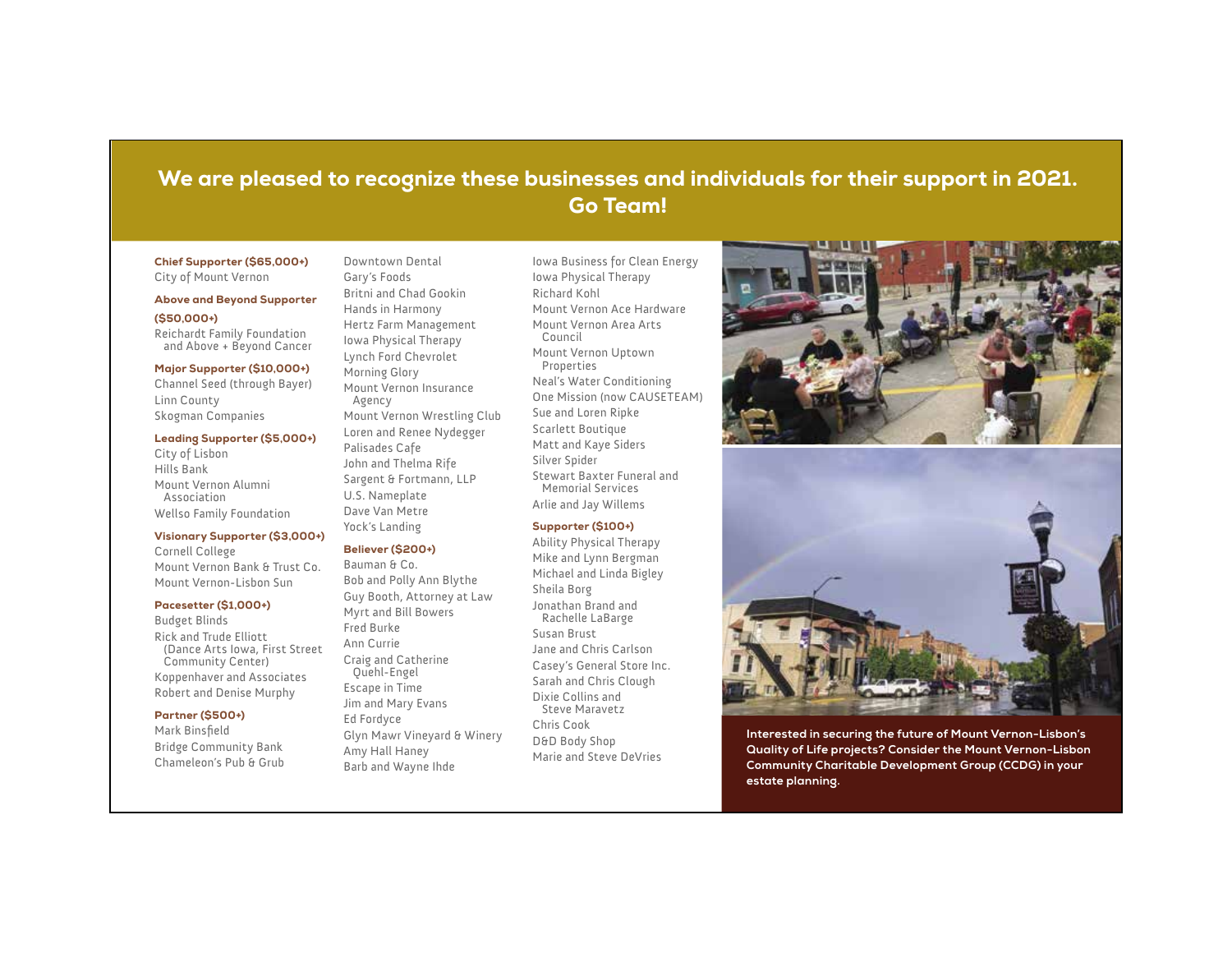







YOCK'S LANDING KELLEY YOCK & SON, JAKOB, PARTNERS

DANIELLE CHARGO, SUPPORTER JOHN & AMANDA RHOMBERG, BELIEVERS IRON LEAF PRESS

CAUSETEAM (ONE MISSION)

 THE LOCAL - GLYN MAWR WINERY ANNA WILSON, BELIEVER

Carol and Denver Dillard EchoVision Timothy and Kimberly Fall Glenn and MB Freeman Frey Pet Hospital Fordyce Painting Michael and Susan Gates Kay Graber Lisa and Doug Greif Doug Hanson, Hanson Ceramics Rich Herrmann Photography Iron Leaf Press Joe Jennison Tim and Sara Kelley Caroline and James Kelly Kernoustie Golf Club Kluver Chiropractic Steve and Vickie Kriz Kroul Farms Timothy and Diane Legore Lilfest The Locksmith Tracey and Troy Louwagie

Diane McAfee Bob Meeker and Marsha Accord Darrel and Middie Morf Mount Vernon Eye Clinic Mount Vernon Investment Center Palisades Family Dental Pearson & Virlee Ken and Jane Pospisil Sonia and Tom Redmond Right Frame of Mind Scott Rose Dave and Heidi Ryan Mike and Shirley Ryan Roger and Marilyn Schnittjer Scorz Clint and Laurie Simpson Skillet Cafe Craig and Jean Smith Mike and Val Smith Wade and Krista Squiers W.B. and Patricia Stevens Dan and Cathy Stoner Tork Auto

Vintage 1891 Ann and Kirk Weih Kelley and Jerry Wells John Kelsey Wellso Winningoal

#### Friend (\$50+)

Tom and Kathleen Aller Janet Ault Greg and Mary Batenhorst Mike and Lynn Bergman Mary and Andrzej Blacharski Bon Appetite Jason and Brittany Booth John and Stephanie Brehm Janet Budack Kevin Carpenter and Leland Turner Ronnie and Joanie Craig Joe and Mary Dieker Dan and Lisa Edwards Helios Stitches N Stu Ed and Sharon Hill Lee Hilliker Mike and Susette Kortemeyer Chris and Brenda Langenberg Matt and Sue Margheim Denae McGrath Mount Vernon Chiropractic Joel and Kari Pendergrass The Pet Nanny Scott Peterson and Susan Alexander Laura and David Rega Katherine and Michael Rice Dave and Donna Rotschafer Todd and Lisa White Tom and Vicky Wieseler Zeb and Michelle Zaruba

#### Additional Supporters

John and Barb Bardsley Ben & Flo's Dan and Denise Brannaman Brothers Market-Lisbon John and Kathleen Cochrane Patricia Coon Diana and Mitchell Corcoran Denny and Janet Dietrich Kevin and Marcia Driscoll

Ticey and Luke Ellyson Fuel Kenneth and Lisa Hinrichs Michele Holmes Winnie Hosford Jefferson and Alyssa Hunt Wendy Krall Lisa and Tim Lansing Robert and Janice K. Majors Rocky Malloy and Melissa Baker John and Mary Jane **McWilliams** Cory and Lindy Ryant Shear Madness Seth and Erin Schaller Michael and Karen Stewart Paul Tuerler Angela Watson Stephanie West Kevin and Becky Whitman Ryan and Emily Wieseler Lori Winder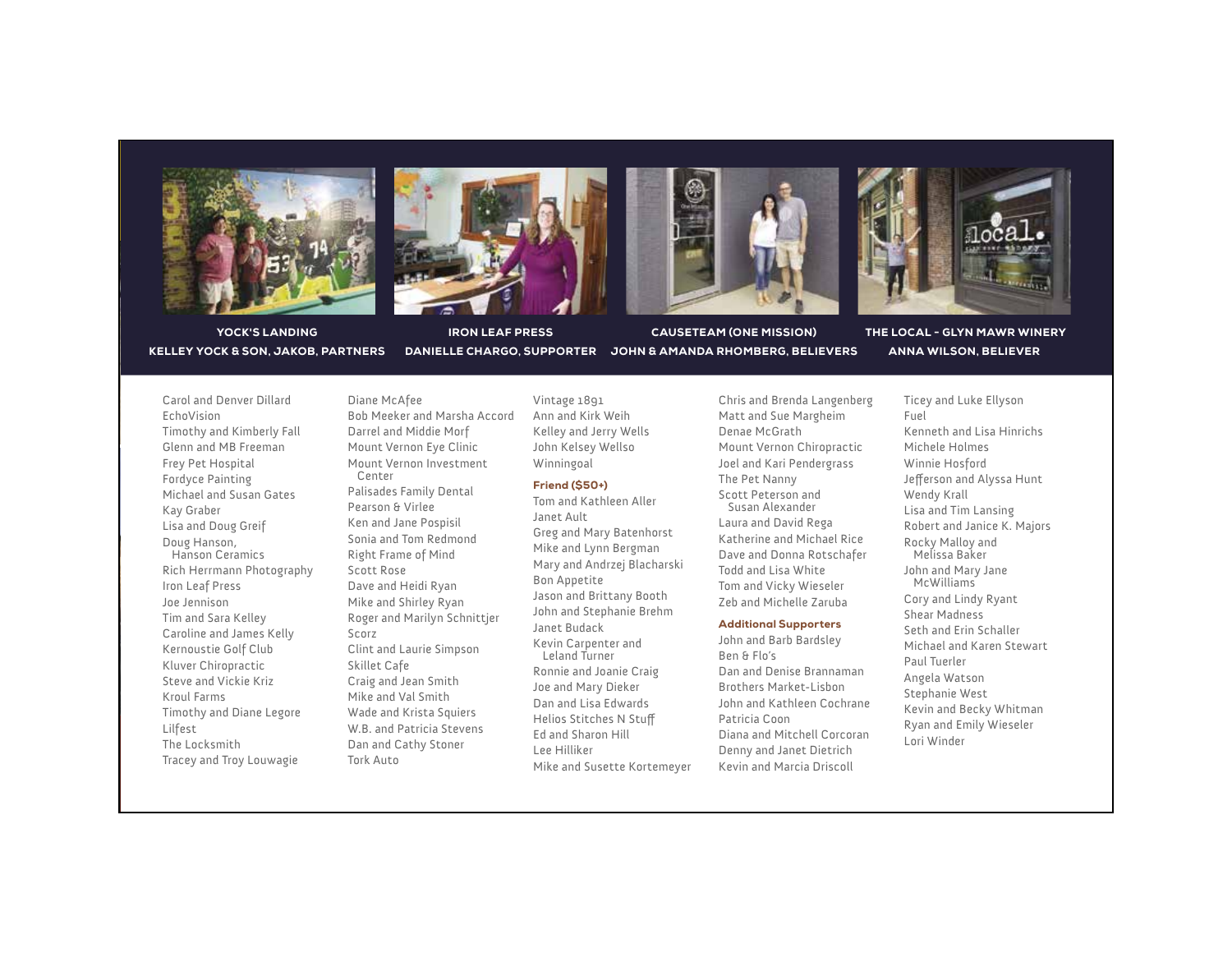## 2021 FINANCIALS





**The mission of the CDG** is to develop and promote our business environment, including but not limited to our Main Street District, and enhance the quality of life in the communities we serve.

**The mission of the CCDG** is to advance the economic, cultural, artistic and recreational vitality of the Mount Vernon and Lisbon communities and to support the activities of the CDG in projects that enhance the quality of life in our communities.

#### **The Mount Vernon-Lisbon Community Development Group uses the Main Street four-point approach of standing committees:**

**Economic Vitality Committee** focuses on strengthening local businesses, supporting short- and long-term economic growth, and revitalizing the business districts.

**Design Committee** is involved with the physical aspects of the communities including signage, lighting, streetscapes, historic preservation and the formation of a comprehensive look and feel in our downtown districts.

**Organization Committee** focuses on communications, fundraising and volunteer recruitment.

**Promotion Committee** focuses on organizing community events, and retail development. Many events and promotions are complementary, and all advance the mission of Main Street and the CDG.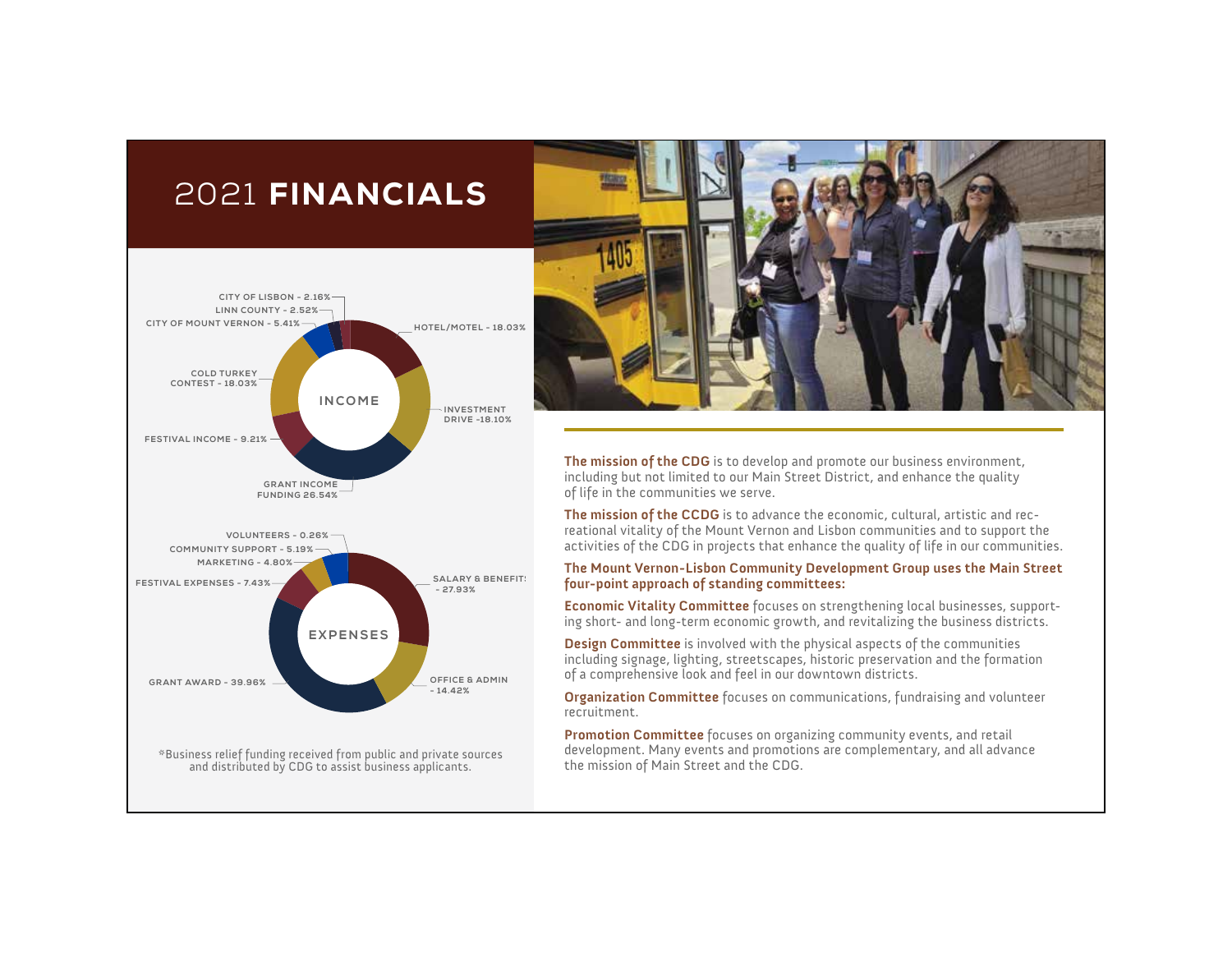

**Won \$50,000 in the statewide Cold Turkey contest** sponsored by the Reichardt Family Foundation and Above + Beyond Cancer. Monies will be used to finish two projects in 2022: The Hilltop Pocket Park on Main Street, and equipment for the **Exercise Trail** at the Lester Buresh Family Community Wellness Center.

Partnered with the City of Mount Vernon and the Mount Vernon Historic Preservation Commission to begin work on the **restoration of the Mount Vernon Visitor Center**. The first project was the complete replacement of the front window with one that more closely resembles the original.





Coached Josh and Olivia Randall to Mount Vernon's sixth win at the IEDA's statewide Open For Business Competition where the Randalls **won a total of \$28,000** to be used to build, among other things, a new shoe department at Bauman & Co.

Partnered with the Mount Vernon Alumni Association to take **full ownership of the annual Heritage Days event**, updating the festival with a Family Fun Zone and bringing the event in on budget.





Worked with Sherry and Bill Brayton to **secure a \$30,000 grant for an upper story renovation** of the Right Frame of Mind building in Uptown Mount Vernon.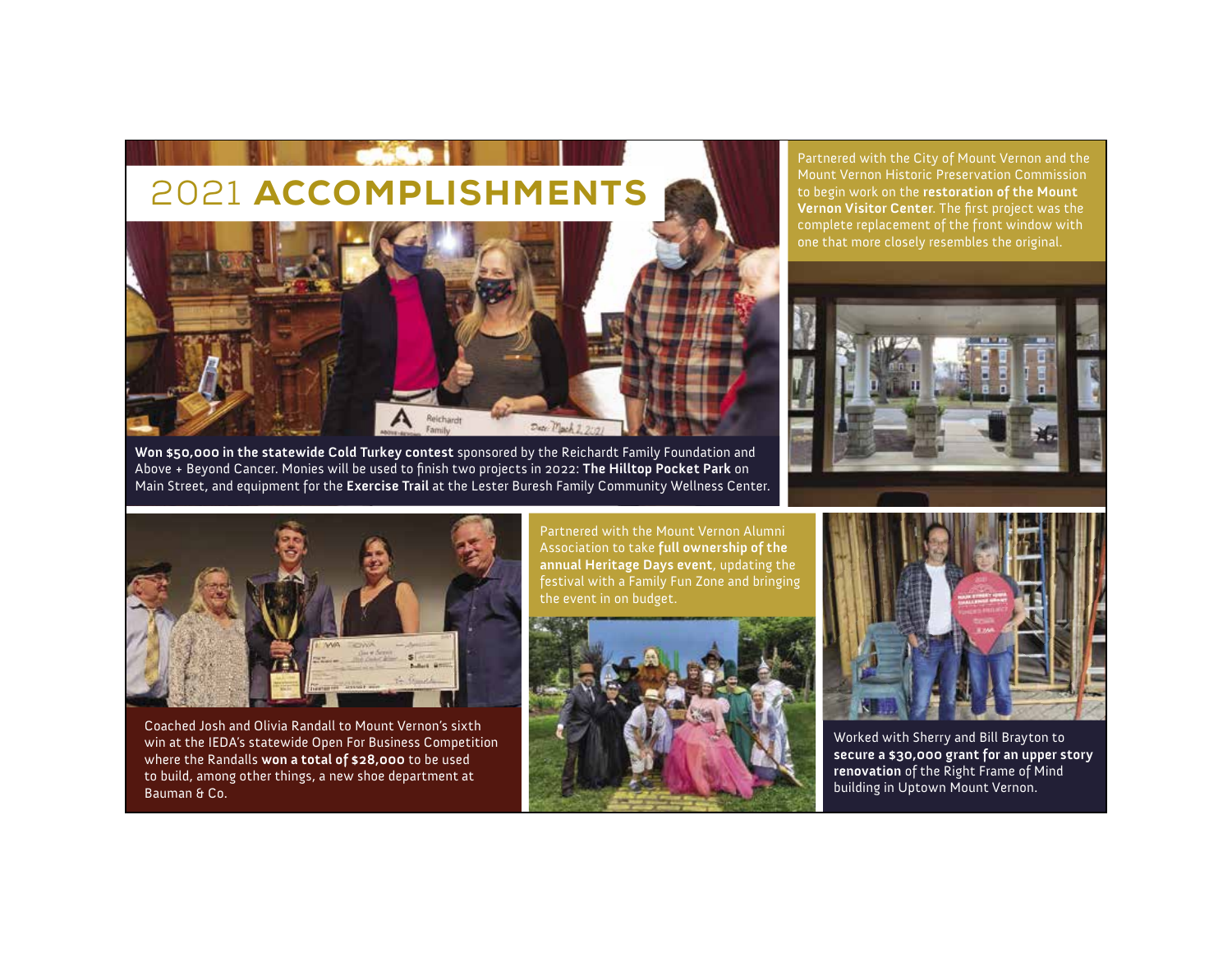### 2021 ACCOMPLISHMENTS

Facilitated a Main Street Iowa-led inventory of the 12-block area that is the Mount Vernon Main Street District. The inventory included the following statistics for 2021:

In the 12-block area that is the Mount Vernon Main Street District, there are 50 commercial buildings, 25 houses, three apartment buildings, three city-owned buildings, two churches, two church support buildings, one business incubator and one post office.

| <b>BUILDINGS/JOBS</b> | <b>RETAIL/SERVICE MIX (%)</b> |
|-----------------------|-------------------------------|
|                       |                               |

| Total Buildings: | <b>Total Businesses:</b> | 85<br>69     |       |
|------------------|--------------------------|--------------|-------|
|                  |                          |              |       |
|                  | Retail:                  | 32           | (46%) |
|                  | Service:                 | 23           | (33%) |
|                  | Rest/Bar:                | $\mathbf{q}$ | (14%) |
|                  | Other                    | 5            | (7%)  |
|                  |                          |              |       |
|                  |                          |              |       |

**Total Jobs: 438** Full-time: 182 Part-time: 256

Main Street Residents: **133** Taxable value: **\$12,155,500** Private money invested in rehabilitation *(since 2008)*: **\$10,023,330** Volunteer hours documented *(since 2008)*: **61,860**









Worked closely with the MV-Lisbon Police Department and the City of Mount Vernon Public Works, and the City of Mount Vernon Parks and Rec to plan, organize and execute our **second annual Drive-Through Magical Night**, which included 10 lighted attractions including a **new Frozen exhibit** .



In partnership with Mount Vernon Bank & Trust and KCRG, **installed a City Cam** on top of the Mount Vernon Bank Building.